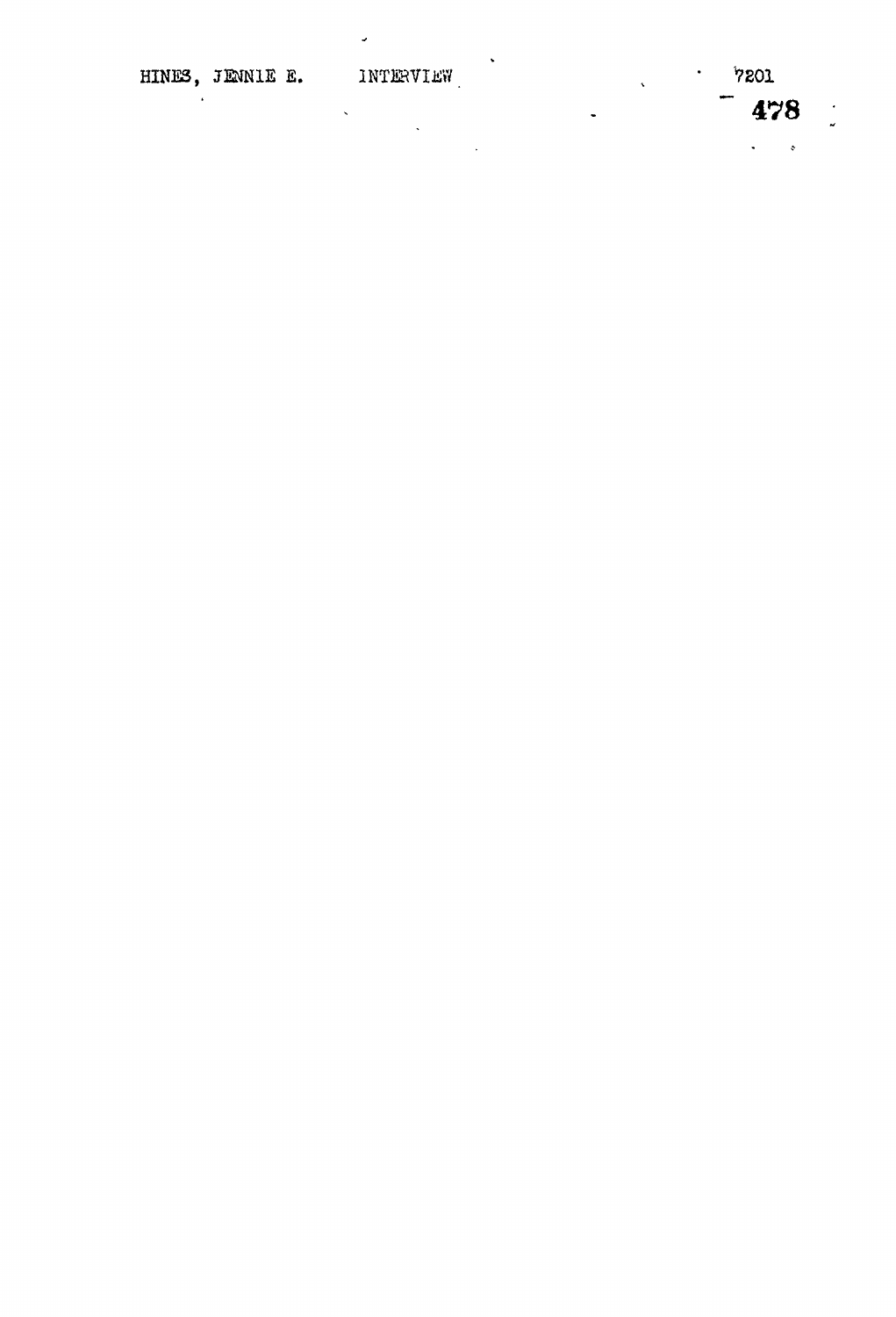|                                                                                                                                                                                                                                                |                 |      |          | HINES, JENNIE E. INTERVIEW.                                                                    |                           |                | Form $Ar(S-149)$                      |            | 479 |
|------------------------------------------------------------------------------------------------------------------------------------------------------------------------------------------------------------------------------------------------|-----------------|------|----------|------------------------------------------------------------------------------------------------|---------------------------|----------------|---------------------------------------|------------|-----|
|                                                                                                                                                                                                                                                |                 |      |          | BIOGRAPHY FORM<br>WORKS PROGRESS ADMINISTRATION<br>Indian-Pioneer History Project for Oklahoma |                           |                | Ą.                                    | 7201.      |     |
|                                                                                                                                                                                                                                                |                 |      |          |                                                                                                |                           |                |                                       |            |     |
| ker's name                                                                                                                                                                                                                                     |                 |      |          | Gus Hummingbird.                                                                               | $\mathbf{h}^{\mathbf{x}}$ |                |                                       |            |     |
| rt made on (date) Mugust 16, 1937.                                                                                                                                                                                                             |                 |      |          |                                                                                                |                           |                | 1937.                                 |            |     |
|                                                                                                                                                                                                                                                | ్లో స్క్లాటింగ్ |      |          |                                                                                                |                           |                |                                       |            |     |
|                                                                                                                                                                                                                                                |                 |      |          | Jennie E. Hines.                                                                               |                           |                |                                       |            |     |
|                                                                                                                                                                                                                                                |                 |      |          |                                                                                                |                           |                |                                       |            |     |
|                                                                                                                                                                                                                                                |                 | स्टर |          | Westville, Oklahoma.                                                                           |                           |                |                                       |            |     |
|                                                                                                                                                                                                                                                |                 |      |          |                                                                                                |                           |                |                                       |            |     |
|                                                                                                                                                                                                                                                |                 |      | February |                                                                                                |                           | Day            | $3^{\circ}$                           | Year 1883. |     |
| of birth                                                                                                                                                                                                                                       |                 |      |          |                                                                                                |                           |                | Coingsnake District, Cherokee Nation. |            |     |
|                                                                                                                                                                                                                                                |                 |      |          |                                                                                                |                           |                |                                       |            |     |
|                                                                                                                                                                                                                                                |                 |      |          |                                                                                                |                           |                |                                       |            |     |
|                                                                                                                                                                                                                                                |                 |      |          |                                                                                                |                           |                |                                       |            |     |
| Office Address<br>ence address (or location) Section, 29, Twp. 18, Range 26.<br>OF BIRTH: Month<br>A ROLL A CARRY START AND A<br>of Father James E. Phillips Place of birth Georgia.<br>r information about father<br>of Mother Martha Parris. |                 |      |          |                                                                                                |                           | Place of birth | Georgia.                              |            |     |
| information about mother                                                                                                                                                                                                                       |                 |      |          |                                                                                                | 75                        |                |                                       |            |     |

complete narrative by the field worker dealing with the life and story from interviewed. Refer to Manual for suggested subjects and questions. on blank sheets if necessary and attach firmly to this form. Number of **インターの**<br>- インターのサービス<br>- インターのサービス ached  $12$  $\bar{a}$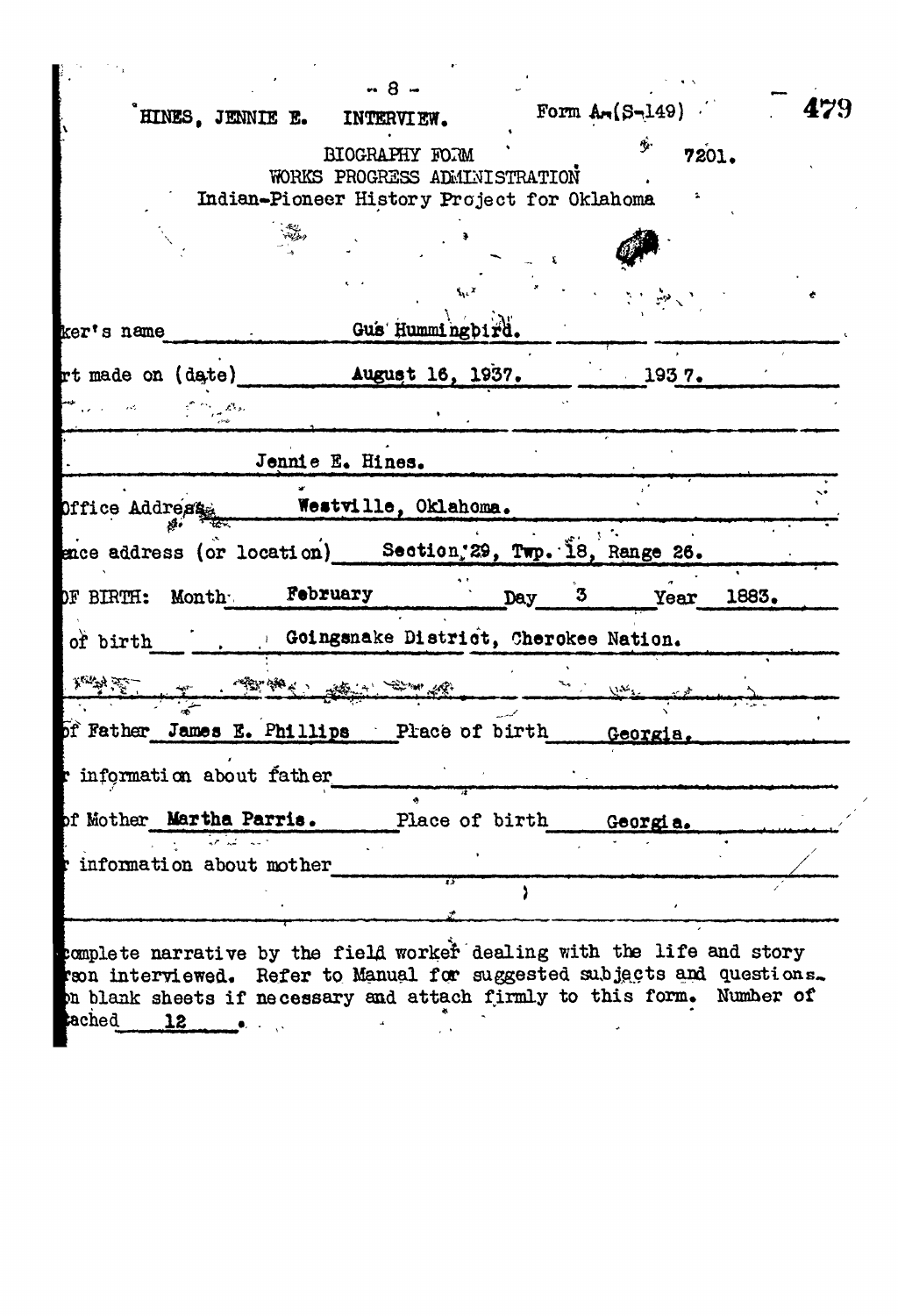## **r 480** HINES, JENNIE E. INTERVIEW. **7201.**

Gus Hummingbird, Interviewer. **August 14, 1937\***

> An Interview With Jennie E. Hines, **Westville, Oklahoma. •**

Jennie E. Hines a Cherokee was born in the Goingsnake **Dl8trlot?February 3, 1883. James E. Phillips was her** father, who came to the Cherokee Nation in 1829 with the Immigrants. And her mother was Martha Parris who came **from Georgia with the Immigrants in 1836.**

After the marriage of the Phillips' they settled on a farm near the present town of Westville, Oklahoma. Here Jennie was raised and still lives on the same farm that **her father settled about one hundred years ago.**

### **EARLY LIFE.**

Most of the early life of said Jennie Phillips was **spent on the said farm. She was not raised in poverty as most of the (Cherokee children were in her time, she had a fair chance to receive an education.**

**The principal crops in thoss days were corn, oats, wheat and beans. The Phillips family was considered well** to do at that time.

## **TRADING AND MILLING POINTS.**

**Cincinnati, Arkansas^was their main trading point at that time. Pepple did not go to town as often as they**

**\**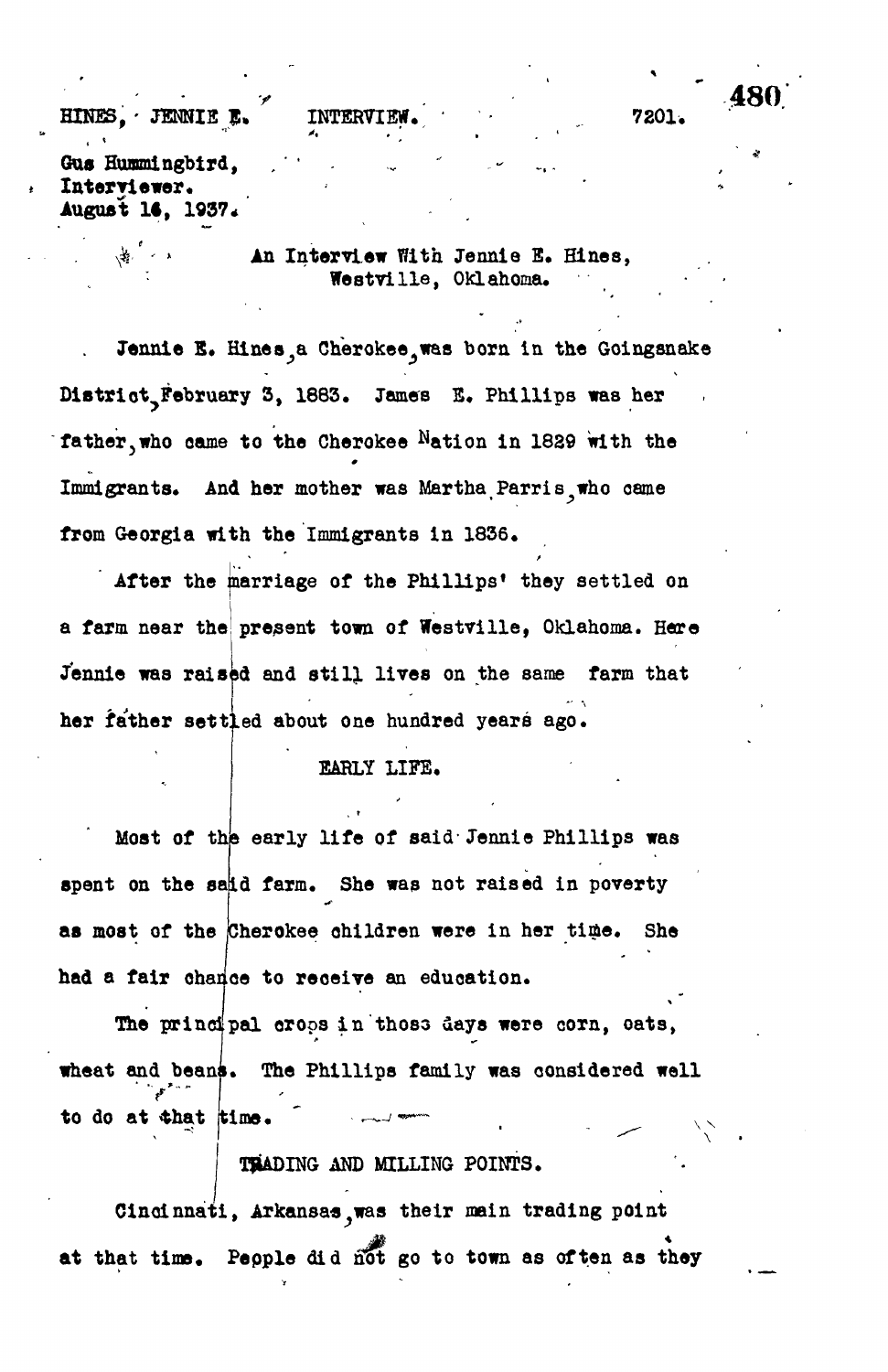### **HINES, JENNIE E. INTERVIEW,**

**-2-**

**do now. They raised all the food that the family oould consume at home. Money was soarce in the Cherokee Nation • and produce was cheap. Those that had money always lend to neighbors when they needed.**

**Some Cherokeea that lived along the Illinois River went to Sftloam to do their trading. Siloam^was about twenty miles from the Phillips<sup>1</sup> home. This was the only** large town at that time.

Dutchtown was another town that the Cherokees fre**quently visited. There was also a mill located at this place. A colony of Dutoh people settled at this place** long time before the Cherokees came to this country. '

**The early day merchants at Cincinnati were Bob and** Bill Ray. These men were brothers. Another man by the name of Craig was also in business at this place. Moore **Brothers operated, the mill. The mill at that time was looated in what was known as Bag Hollow. A Mr. Chapman was a blacksmith at Moore's Mill. There were camp grounds ,at Moores Mill. Many Cherokees from all over the Cherokee Nation came to this place to do their milling. The chief source of transportation was horseback and ox teams.**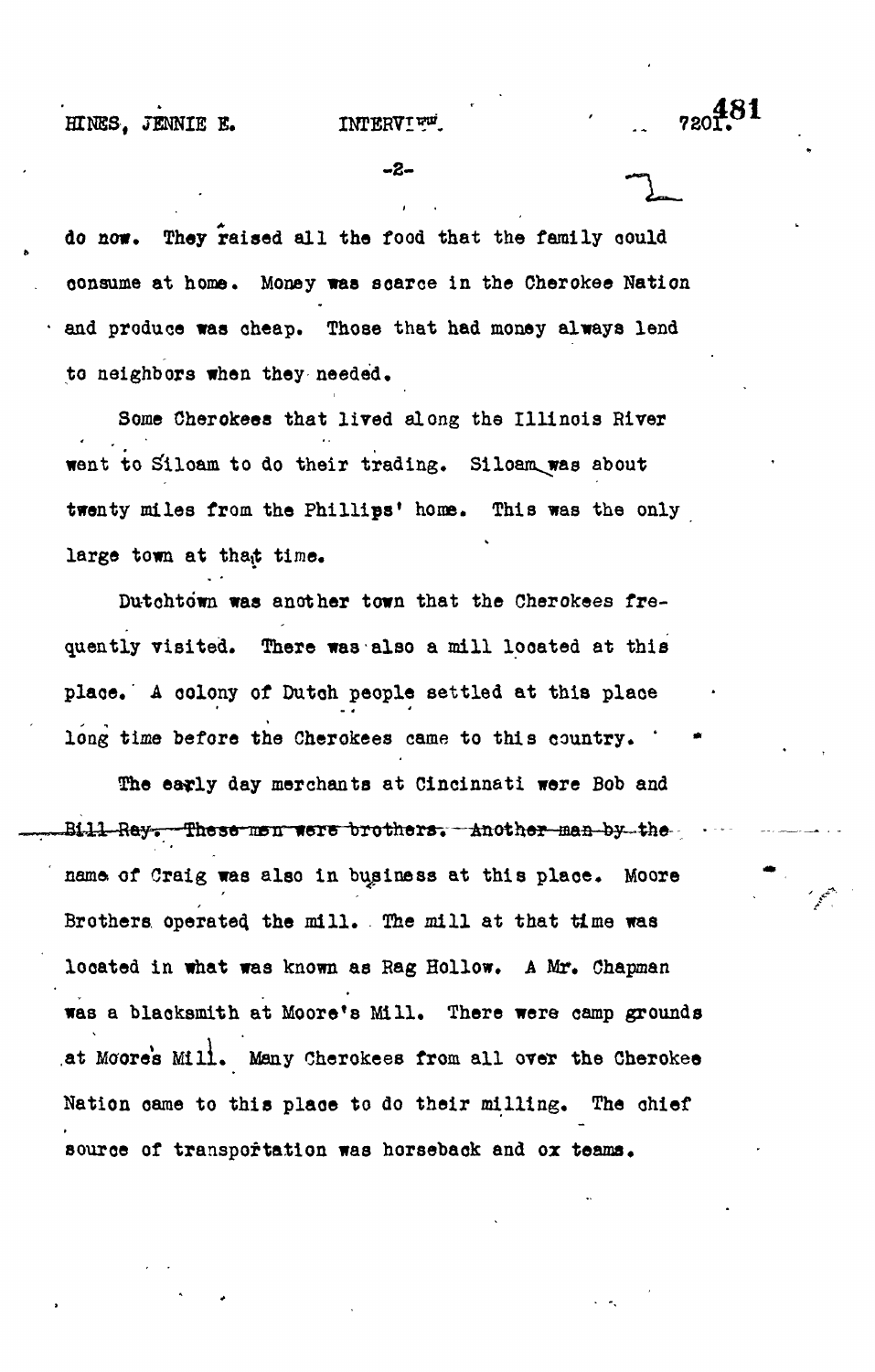# HINES. JENNIE E. INTERVIEW.  $720482$

**-3- . -** */S~*

### EDUCATION.

Jennie was educated at an old school called Shiloh. which was located about two miles southeast of the present town of Westville. She finished the fifth grade at this little school.

Twinley Alberty, Pug Bushyhead and Tom Baggett were the early day teachers. Baggett was a permitted white man in the Cherokee Nation to teach school. He later married a Cherokee girl by the name of Holt.

' Among the Old Timers that attended this small school at that time were Eddie Buffington, Lula Alberty, Roxie Folaom, Sllia Williams, Fred Williams, Earl Holt and Grover Buffington.

### INDIAN COOKING.

**The Cherokees at that time lived on the simplest food that they raised at home. Bean-bread could be found at almost every table. Hominy, dried corn, dried fruits, and wild meats were their chief food. They did not can muoh food. There were no fruit jars in this'country yet. They usually dried their fruit and meats.**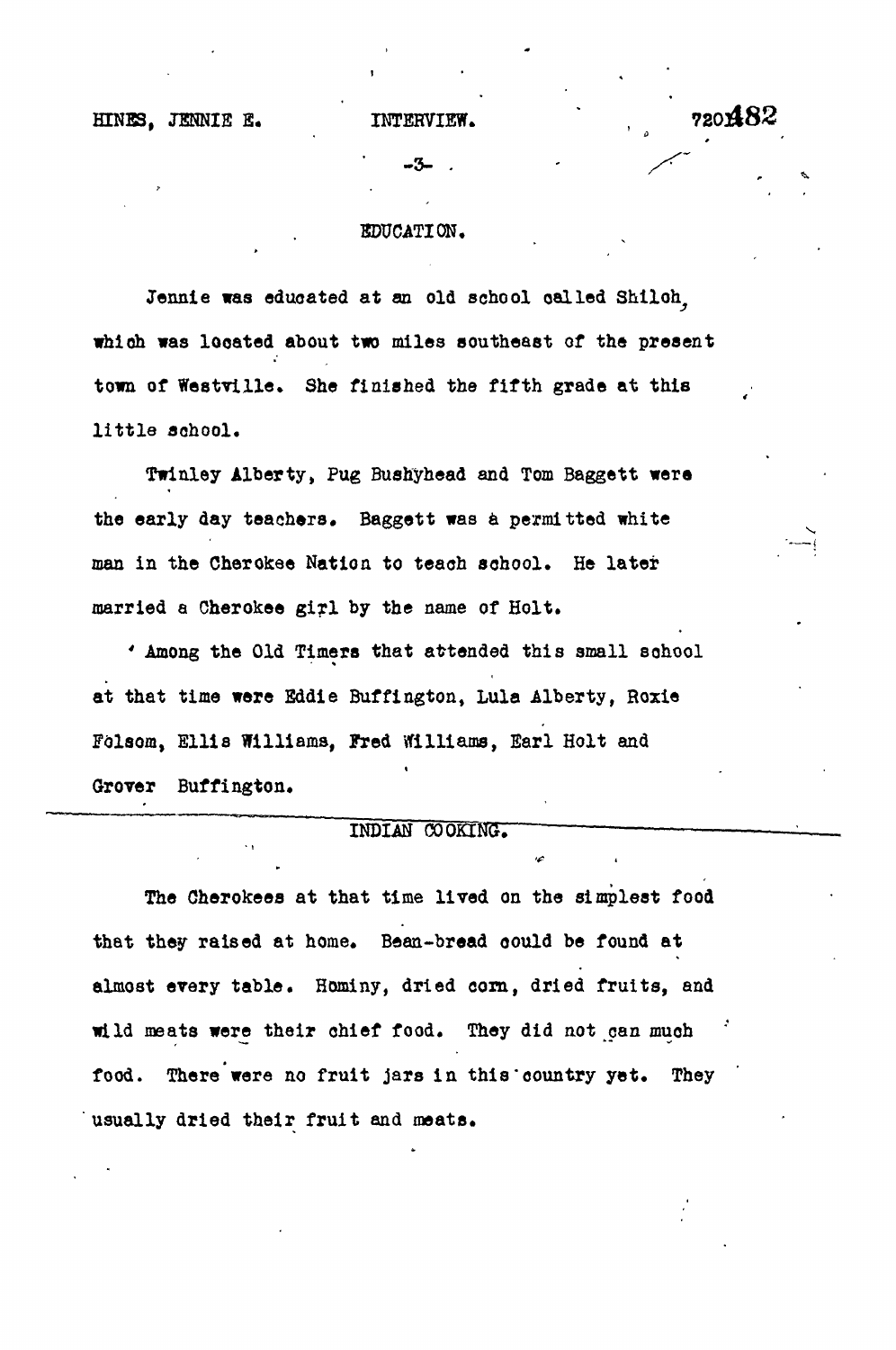HINES. JENNIE E.

INTERVIEW.

7201

Most of the Wild meats at that time were deer, turkey, squirrels and many other small animals. There were a few buffalo in this country at that 'time. There were several to be found around Pryor. She recalls the times when the Cherckees including her father would go on hunting trips. They usually went to the Grand River just south of Pryor, Oklahoma, now. She remembers at one time these Cherokees killed four of those animals at one trip. The custom. of the Cherokees at that time was to call all of their neighbors together when they had something good to eat. Mr. Phillips, after arriving home, called several of his neighbors to share in the feast. The meat tasted something similar to beef. These hunting expeditions would generally last about two weeks.

Deer sometimes would leave this part of the country and go to the Salt Springs near the Grand River to lick the salt. Buffaloes did the same. It was when this happened that the Cherokees went on these expeditions.

The meat was dried so it would keep during the summer In the winter they would-hang this up as they domonths beef.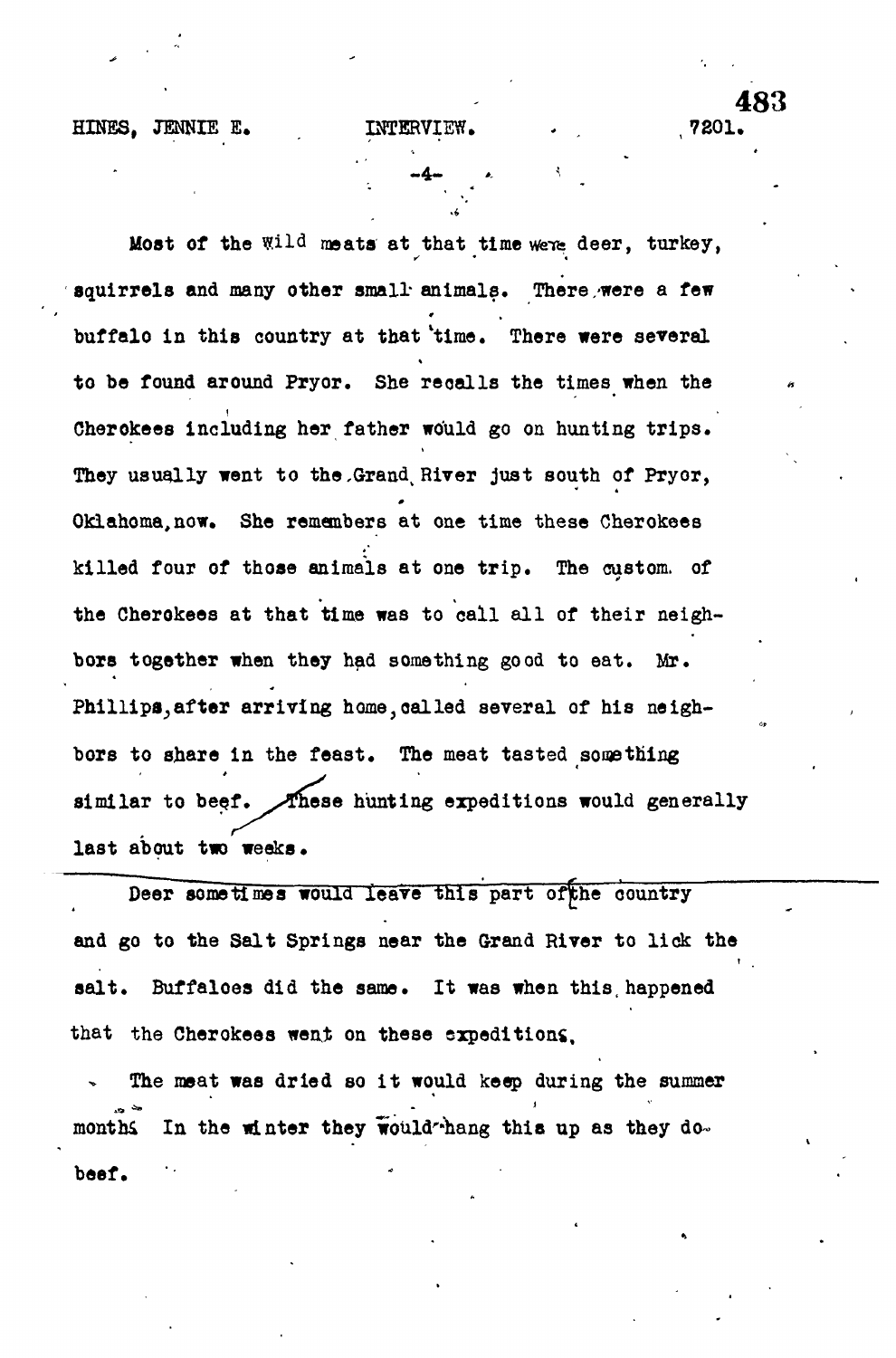**/**

**-5-**

She recalls at one time Uncle Adam Palone, who lived on Ballard Creek,would come and trade some sorghum for buffalo meat. Palone was the molasses king at that time. Prairie chickens were numerous in the prairie where West-**Prairie chickens were numerous in the prairie where West-**

The Palone molasses mill was located on Ballard Creek; this was a queer outfit as we would call it now. The juice was squeezed through wooden rollers into a barrel and boiled in kettles. This usually sold at forty dents per gallon. Usually this was a means of exchange for Mr, Palone. People those days traded among themselves. This was known as the old barter way. If you had any  $T$  is was known as the old barter way. If  $\mathcal{L}$  you had any  $\mathcal{L}$ **surplus you traded that for something that others had and** you needed.

#### **DYE,**

The Cherokees made their own dye. They made the dye from weeds and barks of trees. It seems that the yellow, brown and red was their chief color.

Copperts mixed with soap made yellow dye. Yellow Prairie Weed bloom mixed with Alum made brown dye. They used this dye to dye home-spun cloth. Yarn was also sometimes dyed.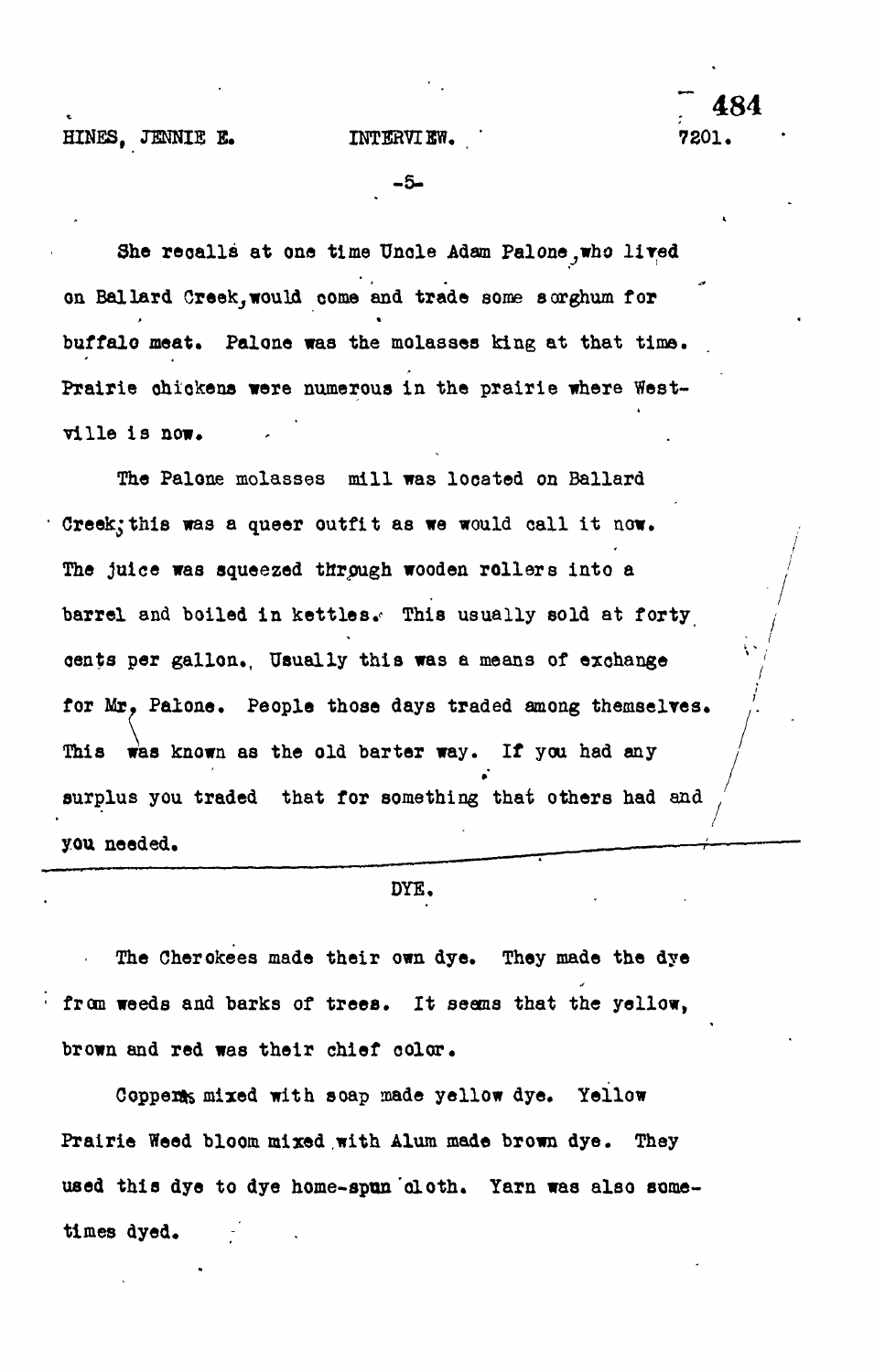485

**-6-**

### **• INDIAN MEDICINES.**

**The medicines atfthat time were herbs from the woods. There were many Cherokee faith doctors at that time. Most of the common diseases were cured by herbs. For Chills they used Hickory Tea, this was taken immediately after a Chill. This was supposed to stop the other which usually came the next day.**

**There was only one white doctor in the oountry at that time. That was Dr. Lacle,at Cincinnati.. Dr. Lacie was killed by Knute Noblin, about 1889.**

**James Phillips was struck with Paralysis followed by an epileptio fit about 1889. He was doctored by some** fullblood that lived on Baron Fork Creek but she-does-not**recall the name.**

#### **ARTS AND CRAFTS.**

**The old time Cherokee women were good basket makers. They made baskets of broom brushes and barks of white oak trees.**

L

They sold these good for groceries at Cincinnati.. The prices for these baskets were from/nickel to a quarter.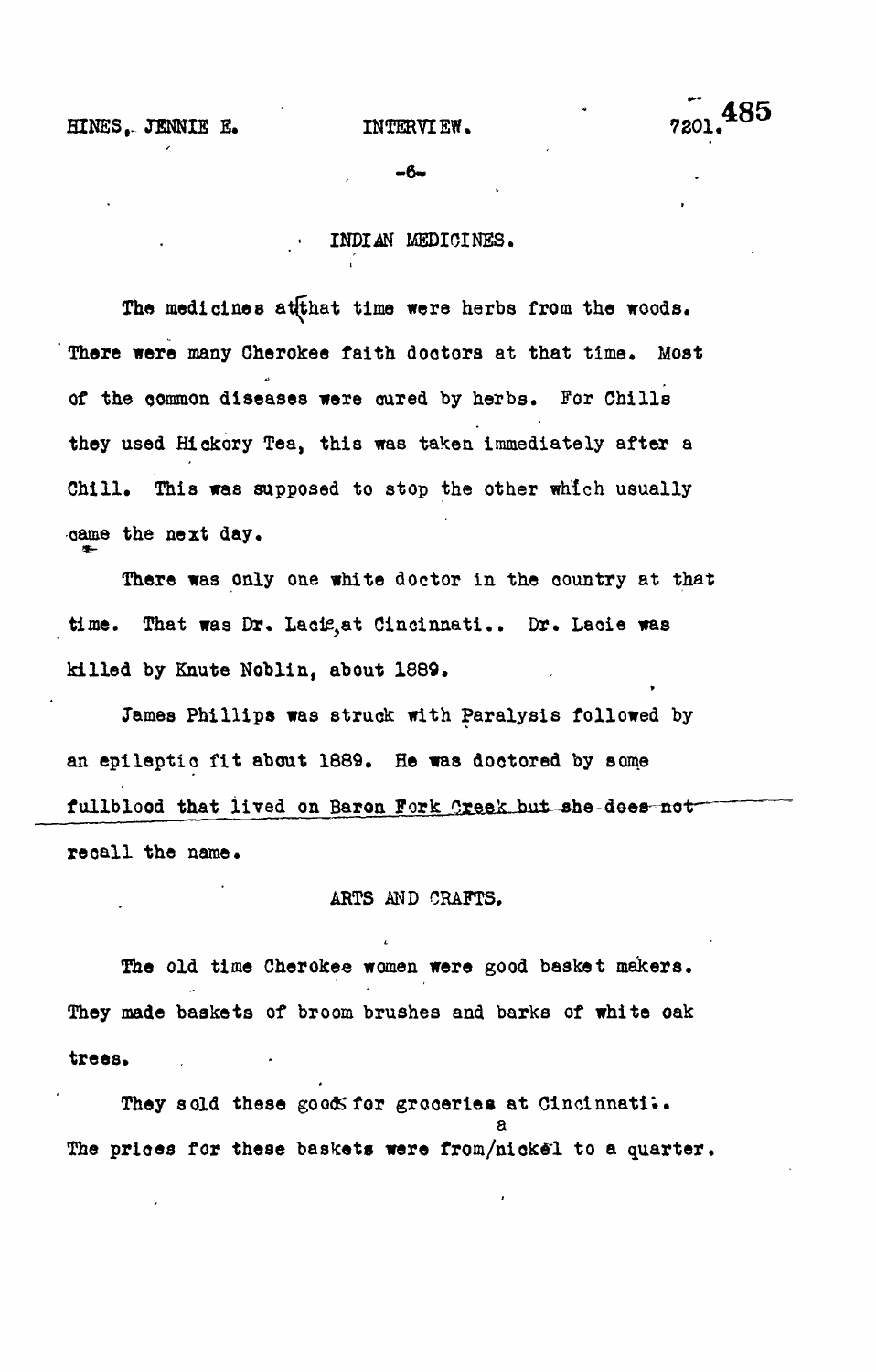**486**<br>7201.

-7-

### HOME.

**Most of the Cherokees at that time lived in log houses. The poorer class lived in single room homes. The middle , class usually lived in double log houses. But those who • oonsidered that they were rich had houses built with lumber. The Phillips family lived in a frame building. The house** is still in good shape that Phillips built about 1885.

**The lumber used in this building was worked out at a** saw mill on Tyner's Creek near the present village of **saw mill on Tynans Creek near the present village of**

**Prootor, Oklahoma. ljt** Mr. Phillips worked for a man named Lew Williams, a white man permitted in the Cherokee Nation for the saw **white man permitted in the Cherokee Nation for the saw**

She does not remember the Cherokees ever*living* in **She does not remember the Cherokees everjliving in** tepees.

**tepes.** ,  $\mathbf{r} = \mathbf{r} \times \mathbf{r}$  ,  $\mathbf{r} = \mathbf{r} \times \mathbf{r}$  ,  $\mathbf{r} = \mathbf{r} \times \mathbf{r}$  ,  $\mathbf{r} = \mathbf{r} \times \mathbf{r}$ 

### **CIVIL WAR.**

**James Phillips was a teamster at Fort Gibson during the Civil War. This part of the story was told to her by her father. Mr. Phillips never took part in any battle.** But he was near when the bathtle of the Cross Hollows was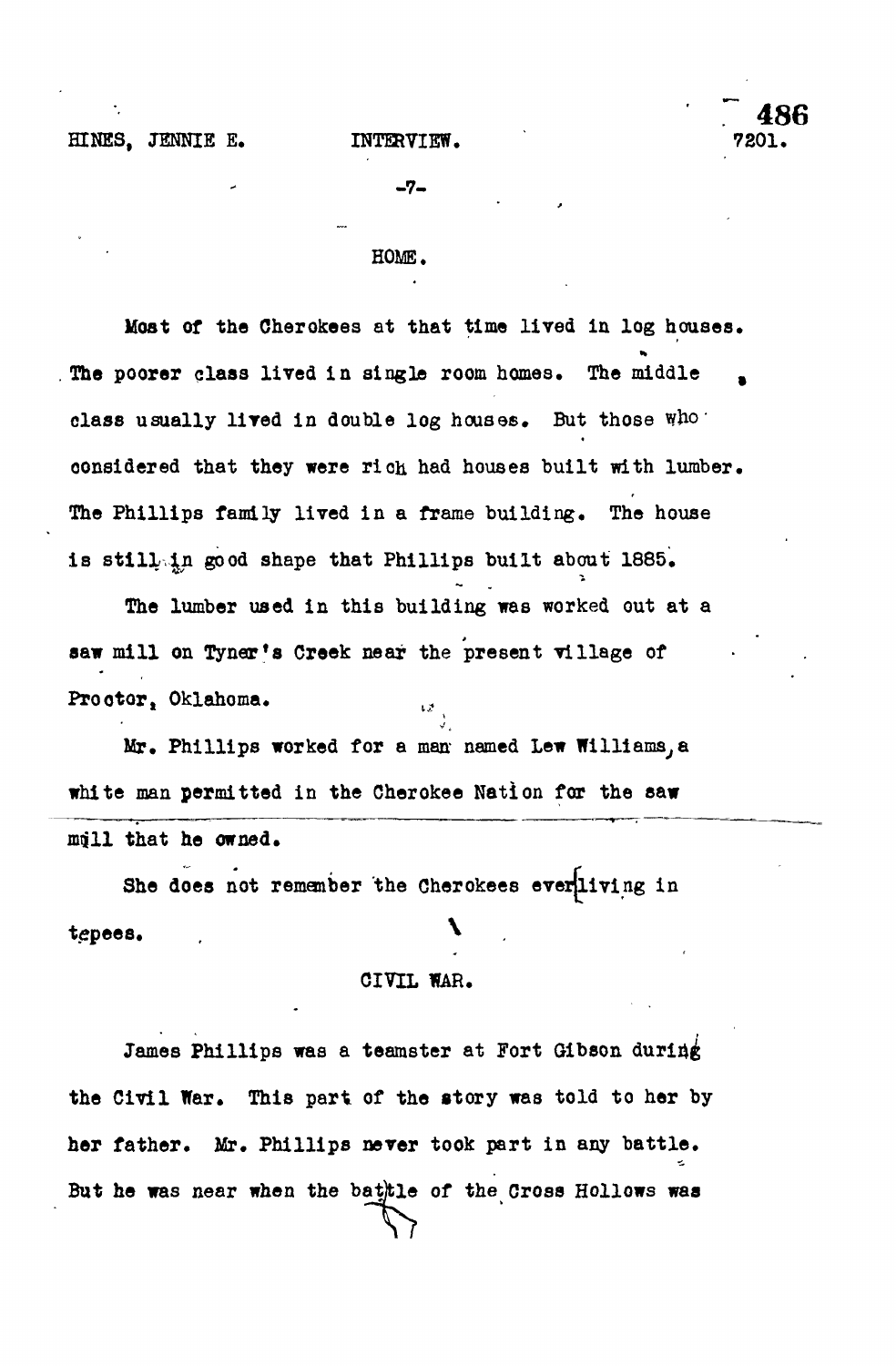HINES. JENNIE E. INTERVIEW.

**-8-**

**fought. He drove the supply wagon for the Union Army. This battle was fought just over in Arkansas.**

**CAMP MEETINGS.**

**There was always a Camp Meeting at Shiloh whioh lasted for two or three weeks. .Another Camp Meeting site is at Alabama Springs. She does not remember any old time preachers at that time.**

**\y CATTLEMEN.**

Cantrell Kirby and Bob Medaris were the leading cattlemen at that time. The shipping point was Fort Smith. They usually drove their cattle through the country.

STRIP SETTLERS OF '93.

This was a settlement made to the Cherokees by the government;the sum of money received per capita was Two Hundred and Sixty-Five Dollars. At this payment most of the Cherokees built their frame homes. They built their houses almost alike, two story buildings. Some of these buildings are still to be found in this part of the country.

#### CHURCH.

**The Baptist Mission was the-earliest church that the Phillips family attended. The exact date she does not**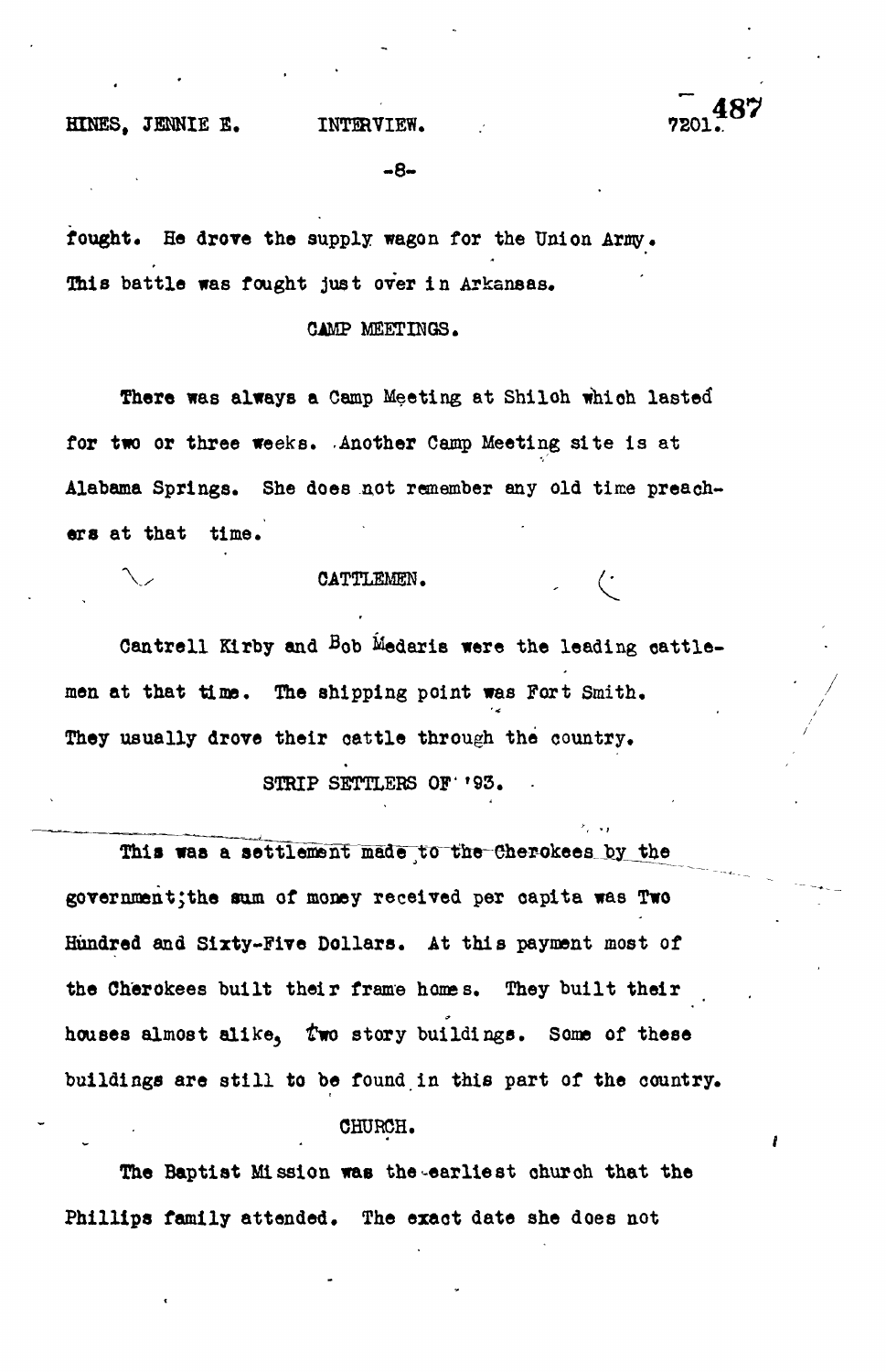**HINES**, JENNIE E. INTERVIEW.

*'7* **488**

**- 9 - \* • • '**

remember when she first went to this church. She has. **been told that a white man by the name of John Jones** 6 **was the first preacher sent to this plaoe to preach to** the Cherokees. He edited the first paper that was printed in this part of the Cherokee Nation. The name of the paper she does not remember.

#### *IMMIGRANTS.*

**IMMIGRANTS. /**

Mrs. Hines folks came up on a steamboat to Fort e Smith when they came to the Indian country. From Fort **Smith when they came to the Indian oountry. From Fort** Smith they came overland to the prairie where they settled.

**Smith they oame overland to the prairie where they settled.**

#### **EPIDEMICS.**

**Many people died on the road to the Indian country.' If any person died on the road they usually buried him** just anywhere they could. She has been told that thousands **of Cherokees are buried along the road when the immigrants oame over. It has been told by the old timers that a number of babies have been carried all day long on their mother's** backs until night. When they rested for the night their tired **fathers would bury their little ones in a shallow graves near their camp. This was why they oalled this journey "The Trail of Tears".**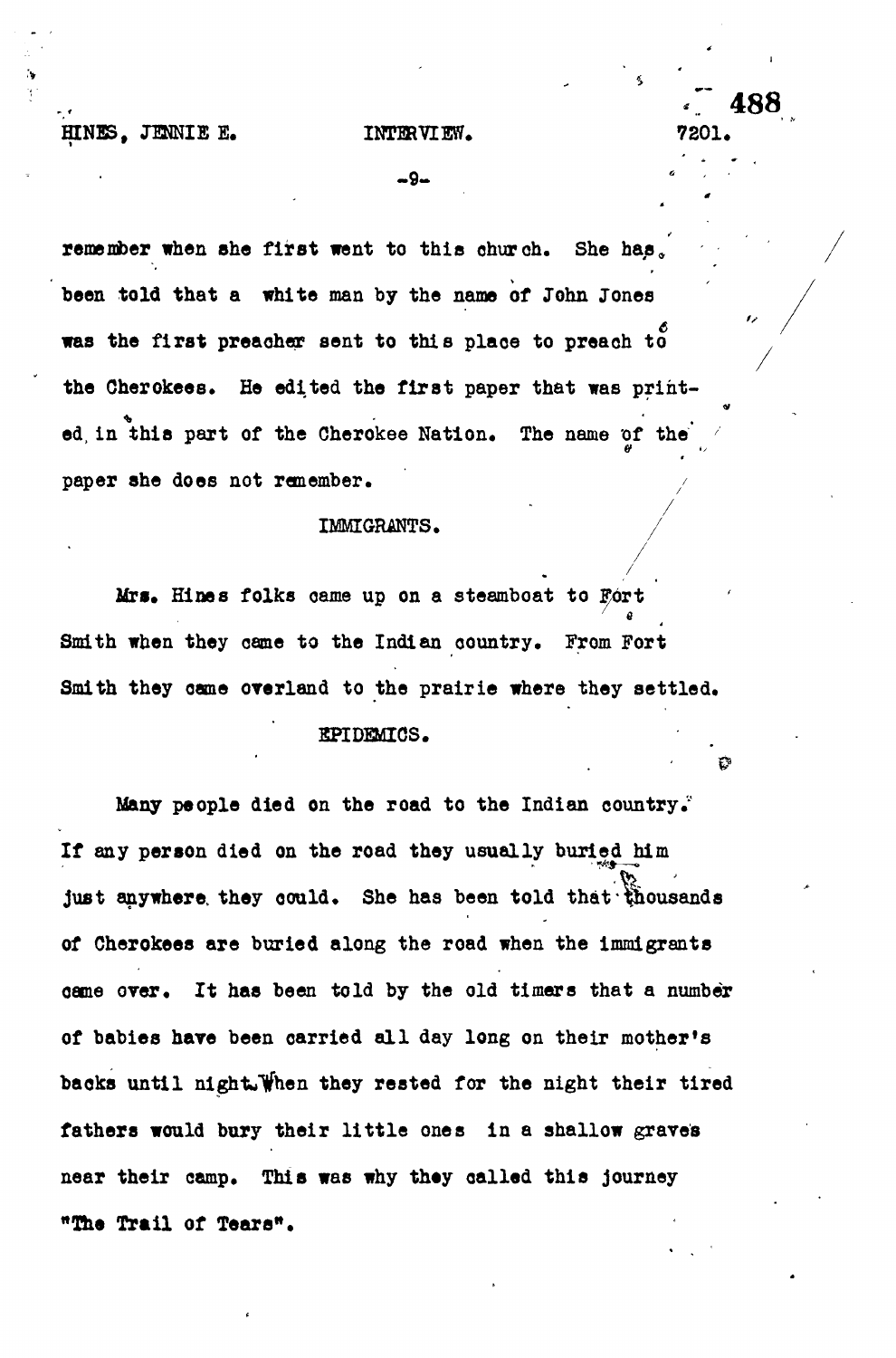**HINES, JENNIE E. INTERVIEW. , 7201.**

**-10 -**

### **/ FAMILY CEMETERIES.**

**/**

**\**

**\ After the Cherokees came to their new home every family started a family cemetery. They were strong believers in staying with one another. Therefore they did not care to mingle with other families,**

**i.t each home place of these old timers are to be found one of these old oemeteries.**

**FINANCING FARMERS.**

**The Cherokees loaned money to one another without , any security. \* John M. Phillips borrowed from Mose Phillips** Five Hundred Dollars without a note or mortgage. A man's **word was his bond at that time. Another time Mrs, Phillips '** herself loaned this same John Two Hundred or almost all of **'her Strip Money. John agreed to pay this back in a year. At the end of the time she got her money. An honest man had.no trouble getting help. .**

 $\ddotsc$ 

#### **FRONTIER TOWNS.**

Westville is the only frontier town in this part of the country. This town did not start until after the Kansas **City Southern Railroad was extended south from Siloam Springs. This was in 1894.**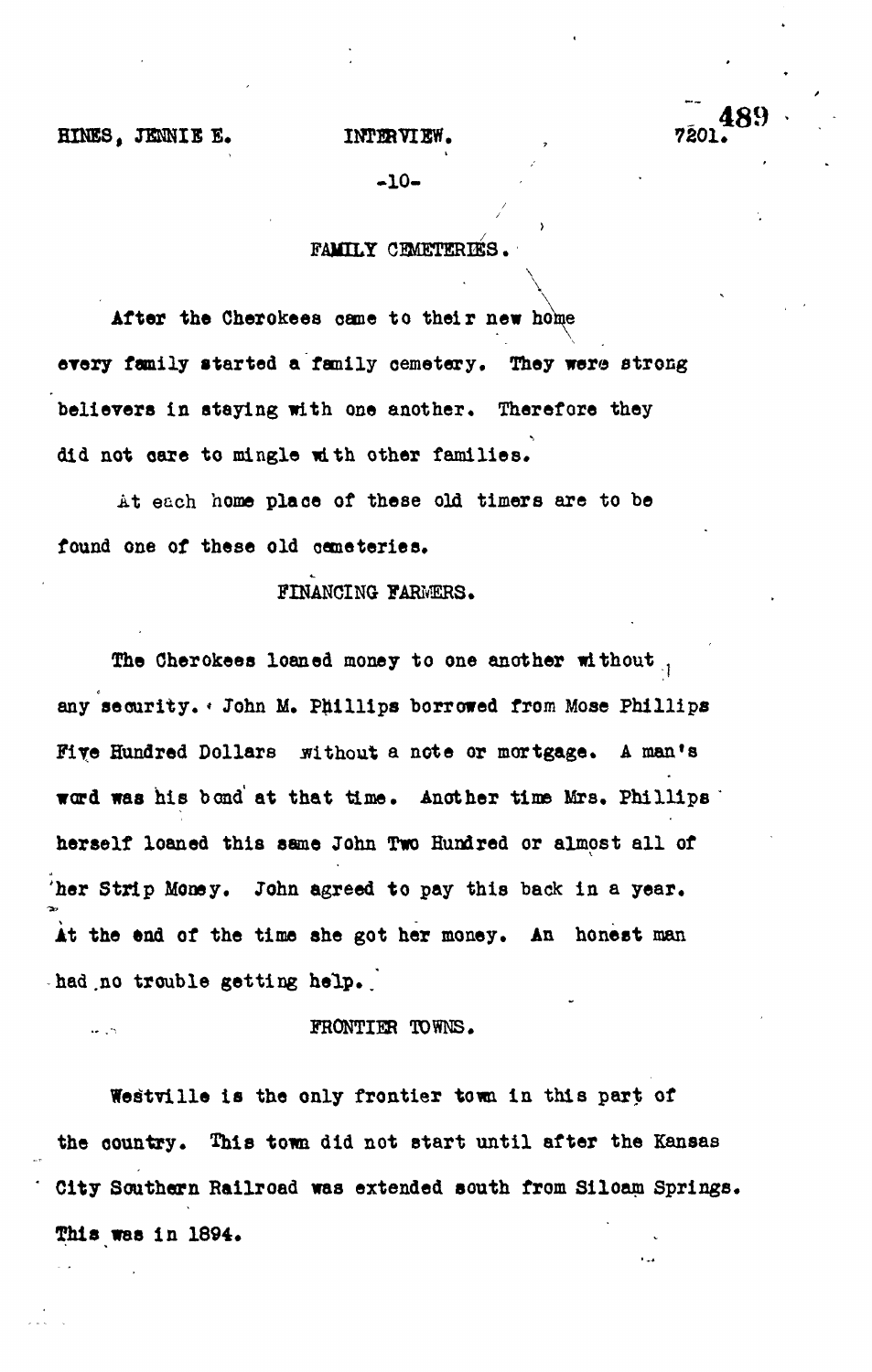**7 490**

γ.

**-11-**

4

**She remembers the first building thst was built at festville. T. B. Alberty was the first nan that sold goods at this plaoe. Before that tins the plaoe Was just** a prairie.

**ALLOTMENT.**

The Phillips family was not in favor of the Allotment when that law went into effect. They<sup>[claimed a good</sup>  $it/the$ home on the prairie. The people that favored ones that came here after the immigrants came. The mixed bloods also favored this allotment. After the passage of this law the Cherokees were given a chance to vote this law out but there was a **clasa** of Cherokee8 called Night Hawks that did not vote in this election.

The Phillips' consisted of the following children: John M. Phillips, William M. Phillips, Margaret Malinda Phillips, Jemes Rufus Phillips, Sarah Mary Lou Phillips and Jennie E. Phillips.